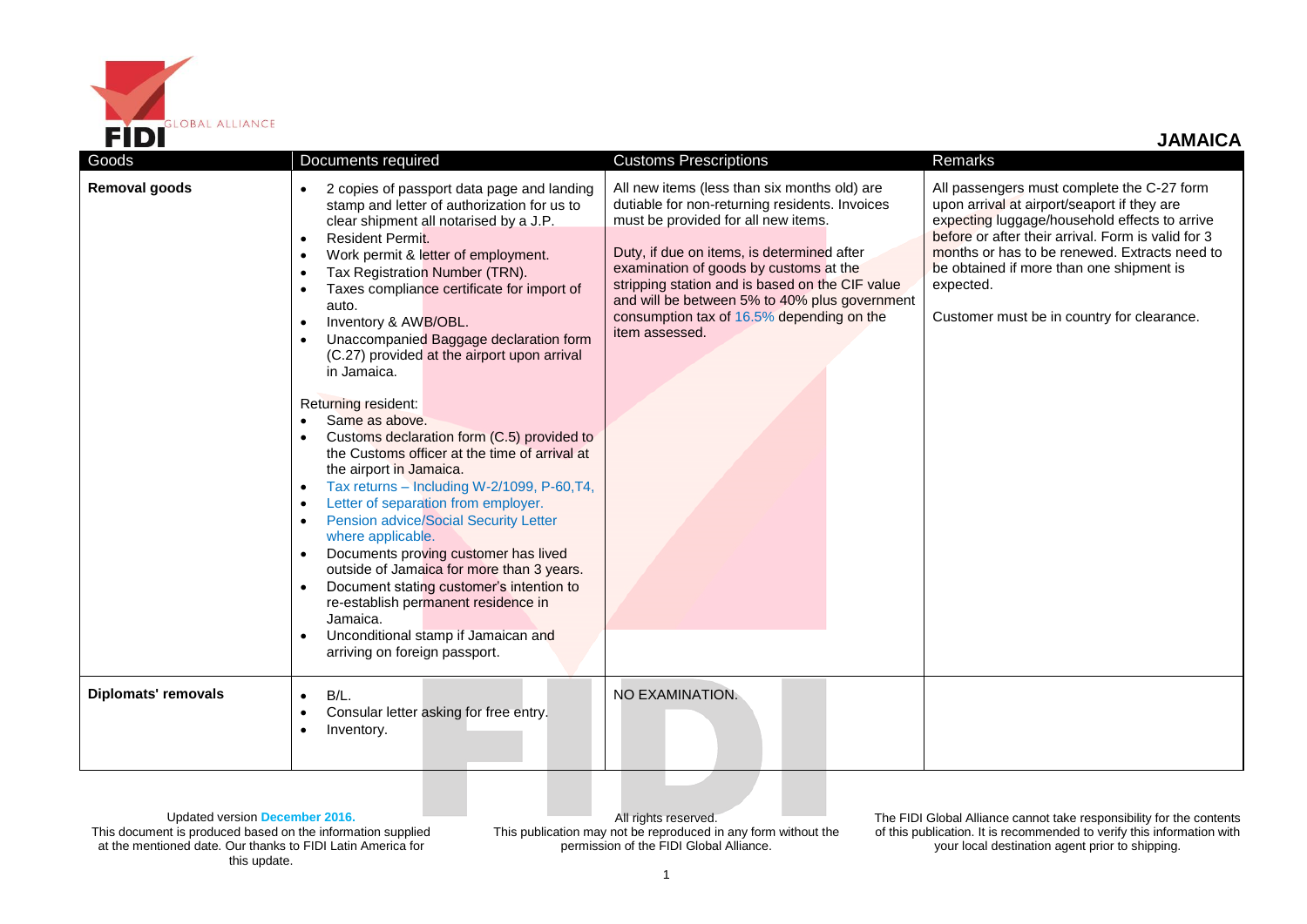

 **JAMAICA**

| Goods                                         | Documents required                                                                                                                                                                                                                                     | <b>Customs Prescriptions</b>                                                                                                                                                                 | Remarks                                                                                                                                                                                                          |
|-----------------------------------------------|--------------------------------------------------------------------------------------------------------------------------------------------------------------------------------------------------------------------------------------------------------|----------------------------------------------------------------------------------------------------------------------------------------------------------------------------------------------|------------------------------------------------------------------------------------------------------------------------------------------------------------------------------------------------------------------|
| <b>Wedding trousseaux</b>                     | Passenger declaration if owner is returning<br>resident.                                                                                                                                                                                               | Complete outfit for bride and groom.                                                                                                                                                         |                                                                                                                                                                                                                  |
| Inheritance                                   | Personal effects of citizens of Jamaica or for<br>persons ordinarily domiciled in Jamaica: death<br>certificate.                                                                                                                                       | Examination/Affidavit from lawyers.                                                                                                                                                          |                                                                                                                                                                                                                  |
| <b>Electrical and household</b><br>appliances | B/L.<br>$\bullet$<br>Unaccompanied Baggage declaration form<br>$\bullet$<br>(C.27) provided at the airport upon arrival<br>in Jamaica.                                                                                                                 | <b>EXAMINATION.</b><br>Returning resident may import duty free one new<br>appliance and electronic equipment/computer,<br>used household goods and tools of trade.                           | Electrical and electronic equipment may not be<br>compatible with the Jamaican electrical system<br>220/110V 50cycle.                                                                                            |
| Works of art, antiques                        | $B/L$ .<br>$\bullet$<br>Unaccompanied Baggage declaration form<br>$\bullet$<br>(C.27) provided at the airport upon arrival<br>in Jamaica.                                                                                                              | Duty free if works of art are part of bonafide<br>household effects, large quantities to be<br>accompanied by certificate from Antique Dealers<br>Association of the country of exportation. |                                                                                                                                                                                                                  |
| <b>Precious metal objects</b>                 | Reasonable quantity for personal use: free.<br>Commercial or large import: import licence,<br>value.                                                                                                                                                   | Duty free entry.                                                                                                                                                                             |                                                                                                                                                                                                                  |
| <b>Precious metal objects</b>                 | Commercial or large import: import licence,<br>value.                                                                                                                                                                                                  | Subject to payment of duties.                                                                                                                                                                | For commercial or large import: Bank Guarantee<br>required.                                                                                                                                                      |
| <b>Carpets</b>                                | Used:<br>Unaccompanied Baggage declaration form<br>(C.27) provided at the airport upon arrival in<br>Jamaica.<br>New:<br>Unaccompanied Baggage declaration form<br>(C.27) provided at the airport upon arrival<br>in Jamaica.<br>Invoice.<br>$\bullet$ |                                                                                                                                                                                              | Free entry, passenger's declaration to be filled in<br>by passenger on arrival. Goods to arrive two<br>months prior to arrival of passenger or within the<br>timeframe decided upon by the Collector<br>General. |

Updated version **December 2016.** This document is produced based on the information supplied at the mentioned date. Our thanks to FIDI Latin America for this update.

All rights reserved. This publication may not be reproduced in any form without the permission of the FIDI Global Alliance.

The FIDI Global Alliance cannot take responsibility for the contents of this publication. It is recommended to verify this information with your local destination agent prior to shipping.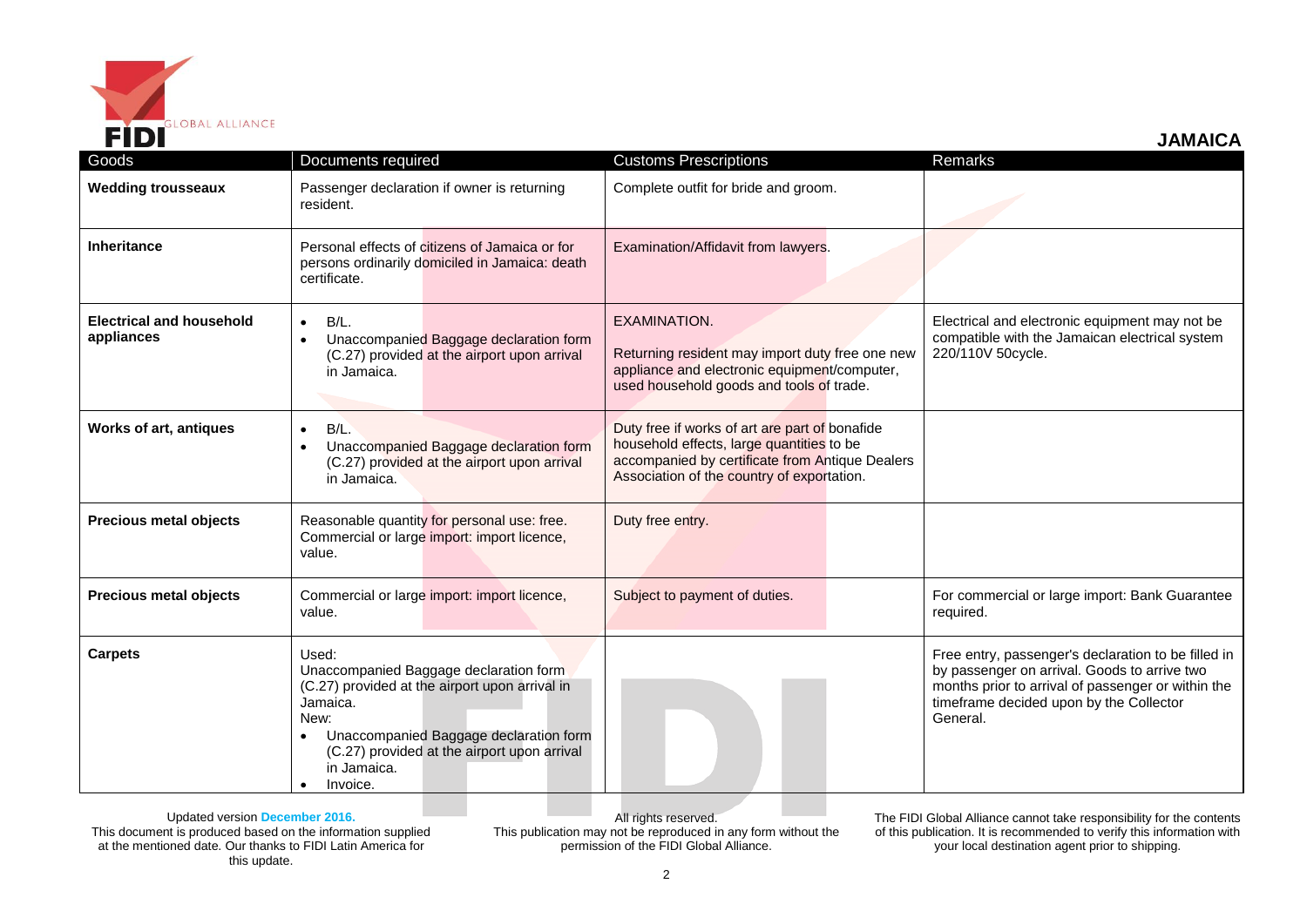

 **JAMAICA**

| Goods                                  | Documents required                                                                                                                                                                                                                                                      | <b>Customs Prescriptions</b>                                                                  | Remarks                                                                                                                                                                                                           |
|----------------------------------------|-------------------------------------------------------------------------------------------------------------------------------------------------------------------------------------------------------------------------------------------------------------------------|-----------------------------------------------------------------------------------------------|-------------------------------------------------------------------------------------------------------------------------------------------------------------------------------------------------------------------|
| <b>Presents, souvenirs</b>             | Inventory.<br>$\bullet$<br>Price list.<br>٠<br>Import licence.<br>$\bullet$                                                                                                                                                                                             |                                                                                               |                                                                                                                                                                                                                   |
| <b>Motor vehicles</b>                  | Import licence.<br>$\bullet$<br>Passport.<br>$\bullet$<br>Driver's licence.<br>$\bullet$<br>Insurance certificate.<br>$\bullet$<br>Certificate of Title or registration<br>$\bullet$<br>documents.<br>Invoice.<br>$\bullet$<br>Tax Compliance Certificate.<br>$\bullet$ | Duty is payable. Customs will assess its value<br>on local market for this purpose.           | Import licence must be obtained before the<br>vehicle is shipped.<br>Customer can drive in Jamaica for one year<br>before a Jamaican licence is required.<br>Used vehicles cannot be more than four years<br>old. |
| <b>Other vehicles</b>                  | Import licence.<br>$\bullet$<br>Proof of ownership.<br>$\bullet$<br>$B/L$ .<br>$\bullet$                                                                                                                                                                                | Duty is payable. Customs will assess its local<br>value, for this purpose.                    |                                                                                                                                                                                                                   |
| Machines, appliances, spare<br>parts   | Invoice.<br>$\bullet$<br>Import licence and entry.<br>$\bullet$                                                                                                                                                                                                         | Subject to payment of duties.                                                                 |                                                                                                                                                                                                                   |
| <b>Alcohol</b>                         |                                                                                                                                                                                                                                                                         | One bottle of spirit and wine duty free.                                                      |                                                                                                                                                                                                                   |
| Tins and food                          | Import licence, Value.                                                                                                                                                                                                                                                  | Only sufficient for immediate use of family - duty<br>might be payable at customs discretion. |                                                                                                                                                                                                                   |
| Arms, ammunition,<br>dangerous objects |                                                                                                                                                                                                                                                                         | Prohibited.                                                                                   |                                                                                                                                                                                                                   |
| <b>Medicines, narcotics</b>            | Import licence.<br>$\bullet$<br>Drugs/Poison permit.<br>$\bullet$<br>Value.<br>$\bullet$                                                                                                                                                                                |                                                                                               | Preferably not shipped with Household effects.                                                                                                                                                                    |

Updated version **December 2016.** This document is produced based on the information supplied at the mentioned date. Our thanks to FIDI Latin America for this update.

All rights reserved. This publication may not be reproduced in any form without the permission of the FIDI Global Alliance.

The FIDI Global Alliance cannot take responsibility for the contents of this publication. It is recommended to verify this information with your local destination agent prior to shipping.